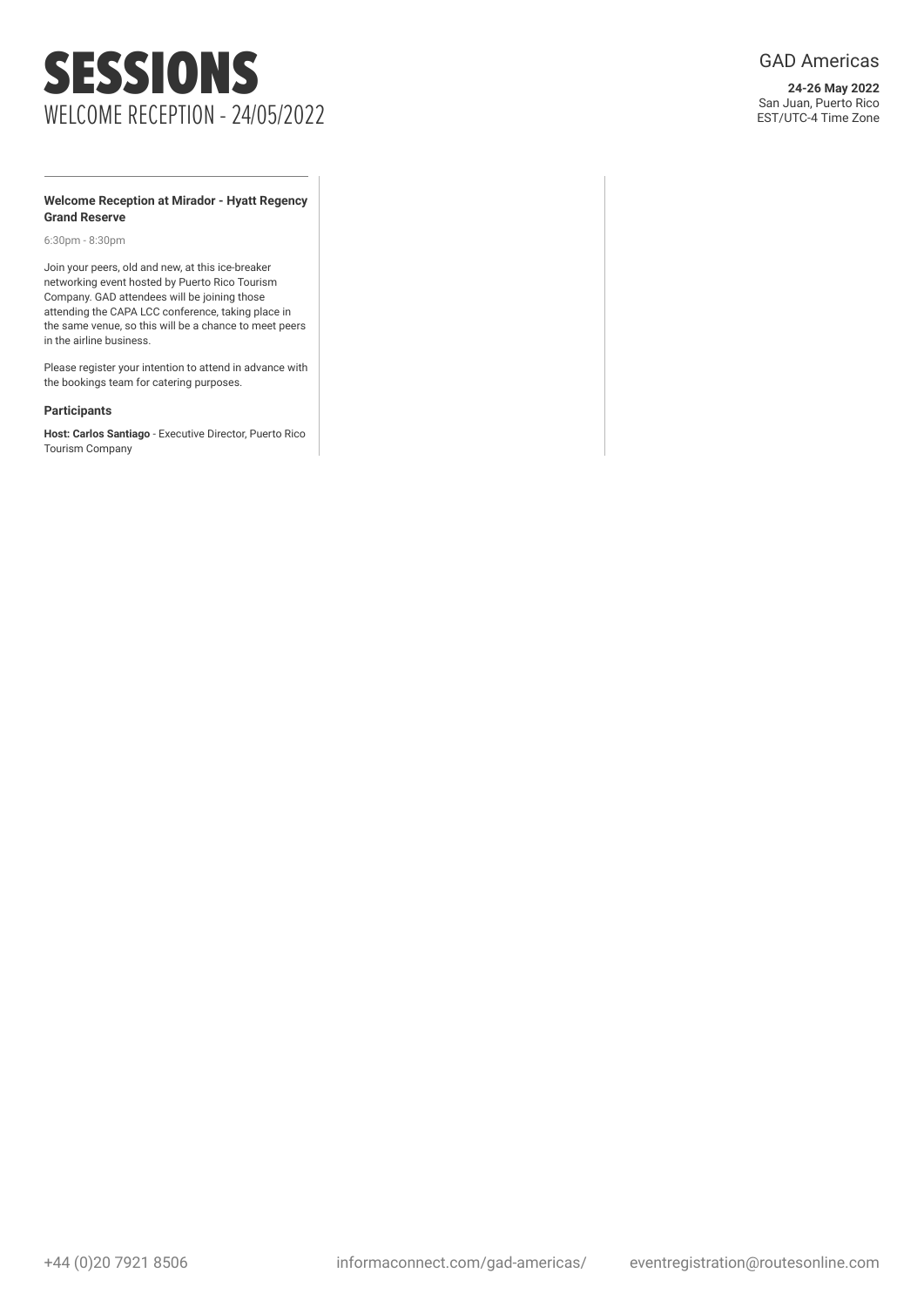# SCHEDULE WELCOME RECEPTION - 24/05/2022

GAD Americas

| <b>TIME</b> |                                                                     |
|-------------|---------------------------------------------------------------------|
| 6:00PM      | 6:30pm - Welcome Reception at Mirador - Hyatt Regency Grand Reserve |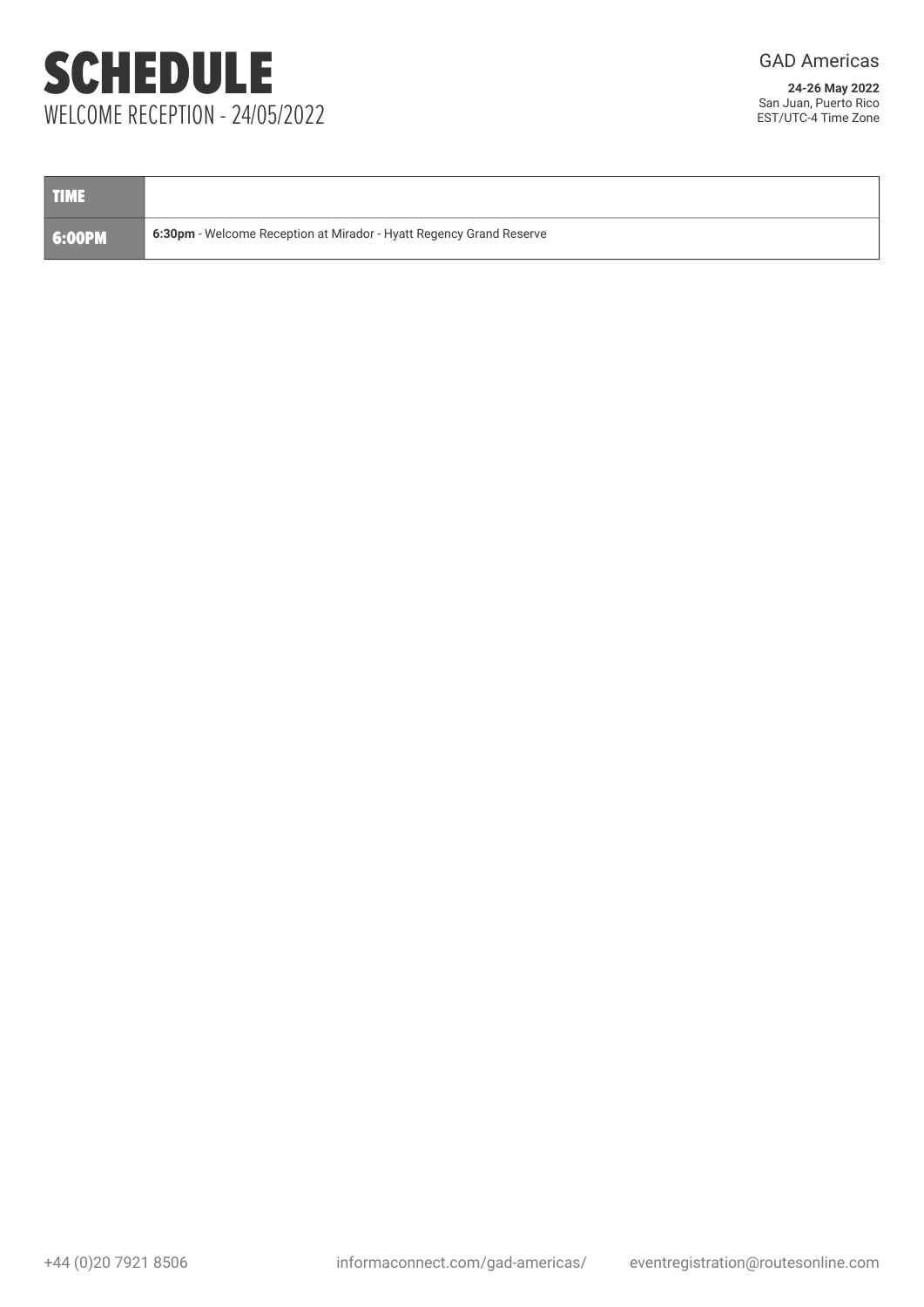## SESSIONS DAY 1 - 25/05/2022

### **Registration & networking coffee - Puerto Rico Foyer**

8:15am - 9:00am

#### **Chair's welcome**

9:00am - 9:05am Plenary - Puerto Rico 3

#### **Opening Address**

9:05am - 9:15am Plenary - Puerto Rico 3

**Participants**

**Speaker: Jorge Roberts** - CEO, Avports

#### **Luis Muñoz Marín 10 years' on: A case study on the first successful US airport privatization**

9:15am - 9:45am Plenary - Puerto Rico 3

The only full airport privatization in the US market, we will take a closer look at the contributing factors, the stakeholders, strategy and model, lesson learned and implications for development of future models in the  $11S$ 

#### **Participants**

**Speaker: Jorge Hernández De Leon** - CEO, Aerostar Airport Holdings LLC

#### **Evaluating airport economic dynamics, public and private**

9:45am - 10:30am Plenary - Puerto Rico 3

What role has privatisation played in developing and bringing value to the regions they serve?

With an introduction by Patrick Lucas followed by the panel discussion

#### **Participants**

**Panellist: Patrick Lucas** - Vice President, Economics, Airports Council International (ACI) World

**Panellist: Ramon Miro** - President & CEO, Corporación **Ouiport** 

**Panellist: Amit Rikhy** - President & CEO, CAG Holdings

#### **Networking & refreshment break**

10:30am - 11:00am Plenary - Puerto Rico 3

#### **Taking the temperature of the US political and economic landscape: are conditions more favourable for increasing private participation in airports?**

11:00am - 11:20am Plenary - Puerto Rico 3

#### **Participants**

**Speaker: Marshall Macomber** - Senior Policy Advisor, AIAI (Association for the Improvement of American Infrastructure)

#### **What can we learn from the pandemic experience about success of the partnerships for managing risk, delivering projects, creating value and ROI for all?**

11:20am - 11:50am Plenary - Puerto Rico 3

Considering airport projects through the pandemic, what new models and mechanisms, from financial to operational are driving airport development forward?

#### **Participants**

**Panellist: Michael Minerva** - CEO, Conrac Solutions

**Panellist: Andrew O'Brian** - CEO, Reach Airports

#### **Mapping the dynamics of Airport operation and partnership opportunities in Latin America and the Caribbean**

11:50am - 12:20pm Plenary - Puerto Rico 3

- Update on the operator landscape and private penetration
- A review of ownership and concession models, from full privatisation to O&M
- The competitive landscape for local and international players
- Post-Covid trends and expectations for future opportunities

#### **Participants**

**Speaker: Curtis Grad** - President & CEO, Modalis Infrastructure Partners

### GAD Americas

**24-26 May 2022** San Juan, Puerto Rico EST/UTC-4 Time Zone

#### **The Brazilian approach to developing a national airport network in partnership with the private sector**

12:20pm - 12:50pm Plenary - Puerto Rico 3

- Guidelines of Brazilian economic regulation
- Current state of airport concessions
- Lessons learned from the pandemic and impact on the structuring of the next concession rounds

#### **Participants**

**Speaker: Adriano Miranda** - Head of the Airport Economic Regulation Department, ANAC

**Speaker: Daneil Longo** - Deputy Director Regulatory Policy, Brazilian Civil Aviation Secretariat

#### **Networking lunch**

12:50pm - 2:00pm Plenary - Puerto Rico 3

#### **The Airline market review**

 $2:00$ pm -  $2:30$ pm Plenary - Puerto Rico 3

What it the status of traffic, fleets and route-revival? How are airline business models adapting to volatile market conditions and new competitive business dynamics?

#### **Participants**

**Speaker: Peter Cerdá** - Regional VP, The Americas, IATA

#### **The FAA briefing**

2:30pm - 3:00pm Plenary - Puerto Rico 3

A status-update on airport P3 projects in the USA and insights into Federal infrastructure finance for airport improvements.

#### **Participants**

**Speaker: Kevin Willis** - Director, Office of Airport Compliance and Management Analysis, Federal Aviation Administration (FAA)

**Speaker: Steve Hicks** - Director, Southern Region Airports Headquarters, FAA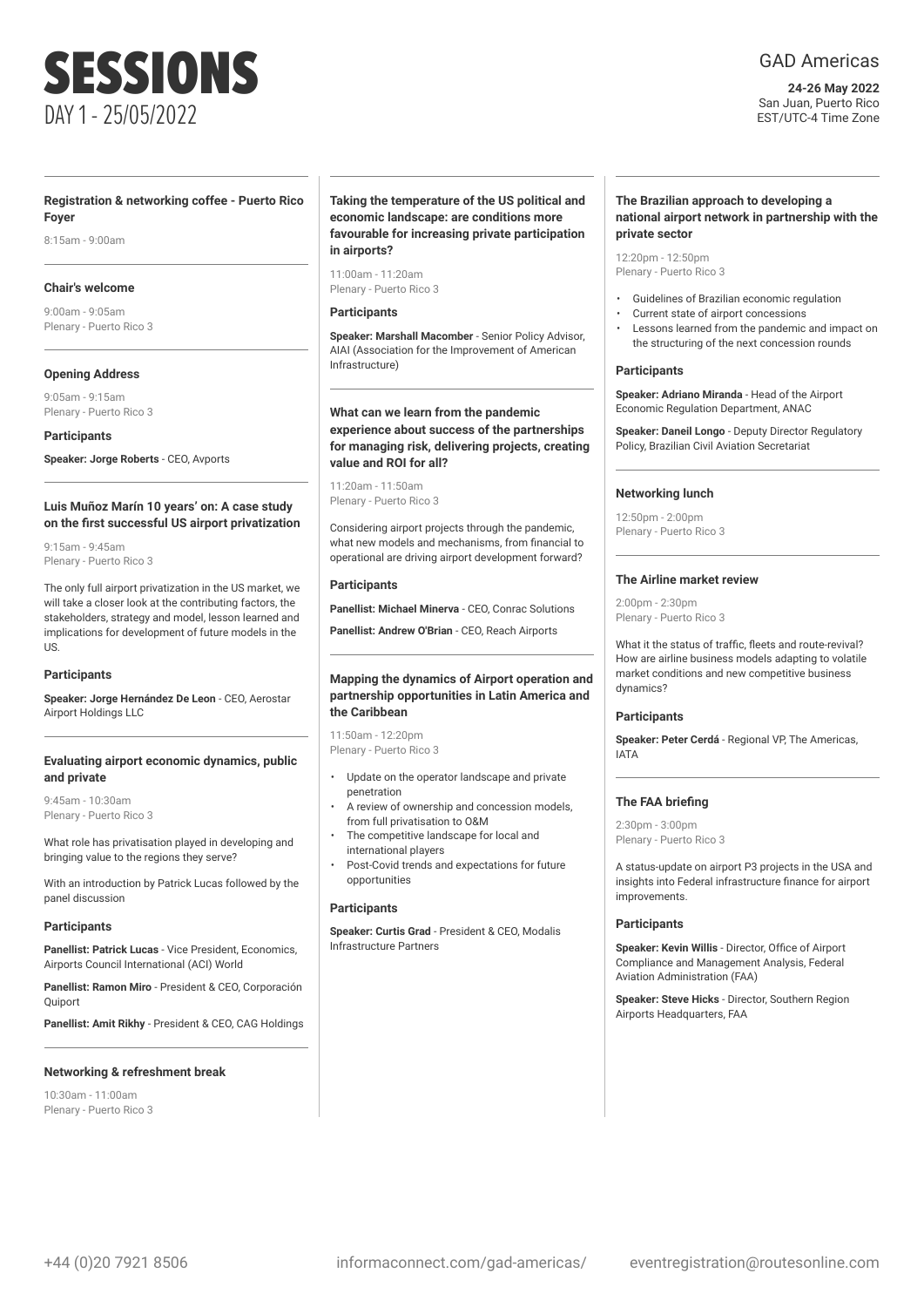# SESSIONS DAY 1 - 25/05/2022

#### **Best practice airport procurement**

3:00pm - 3:40pm Plenary - Puerto Rico 3

How do we make procurement processes more transparent and open to ensure success?

#### **Participants**

**Speaker: Mark Morehouse** - Managing Director, Oppenheimer & Co.

**Speaker: Anke Heinze** - Director Investments and Financing, AviAlliance

#### **Networking & refreshments break**

 $3:40$ pm -  $4:10$ pm Plenary - Puerto Rico 3

#### **Taking a Time-Out: re-imaging the status quo to build a better ecosystem for the industry of tomorrow**

 $4:10$ nm -  $4:55$ nm Plenary - Puerto Rico 3

Is now the time to go back to basics, remind ourselves of industry common goals, recognise and re-balance different financial challenges to cover the costs of recovery?

#### **Participants**

**Moderator: Filipe Reis** - Regional Director Airport, Passenger, Cargo and Security- The Americas, IATA

**Panellist: Juliana Dantas** - Investments & Services Manager, ANAC

**Panellist: Jaime Escobar** - Head of Fuel and User Charges, ALTA

**Panellist: Norbert Onkelbach** - Chief Commercial Officer, Lima Airport Partners

#### **Regional Snapshot: the Latin American landscape – a story of resilience and opportunity**

4:55pm - 5:40pm Plenary - Puerto Rico 1&2

With little direct government support, despite tight travel restrictions, it has been a tough couple of years for the aviation sector across Latin America.

However, the sector has been relatively resilient and is forecast to experience a strong 2022, with limited travel restrictions and dynamic passenger flows within the region and to/from North America.

This will help traffic levels return to pre-pandemic levels in Central America in 2023 and South America in 2024, according to the latest International Air Transport Association (IATA) projections.

But, getting standardised rules for international travellers amid the coronavirus pandemic remains a biggest hurdle for Latin America's airlines.

Governments across the Americas need to "fundamentally change their mindset" and the way that they collaborate with the aviation industry; otherwise the recovery will stall, IATA regional VP for the Americas Peter Cerda has said recently.

It is clear that the industry will need much smarter collaboration than ever before.

The fear is that governments across the region will default back to old habits. Over-regulation and damaging tax systems may appear effective tools for recovery, but they are counterproductive for airports, airlines and consumers.

Three of Latin America's major airline groups – LATAM, Aeromexico and Avianca – are emerging from Chapter 11 bankruptcy protection. As they've been working to restructure during the past couple of years their low cost rivals have been preparing to bolster competition with those restructured operators.

Will these new dynamics influence the shape of the industry in the region and bring new opportunities for growth?

#### **Participants**

**Moderator: Peter Cerdá - Regional VP The Americas** IATA

**Panellist: Abhi Shah** - Chief Revenue Officer, Azul

**Panellist: Felix Antelo** - President & CEO, Viva Air

**Panellist: Jose Ricardo Botelho** - Executive Director & CEO, ALTA

**Panellist: Carlos Santiago** - Executive Director, Puerto Rico Tourism Company

#### **Networking Drink Reception**

 $5:40$ pm - 6:40pm

#### **Networking Dinner at Museo de San Juan**

6:40pm - 9:55pm

Our hosts, Puerto Rico Tourism Company, is inviting all delegates to as networking dinner at the Museum of San Juan.

Busses will **depart at 6:45pm from the hotel** and take you to old San Juan. After the dinner busses will bring you back to the hotel.

The Museum of San Juan is located within the walls of what was, for many decades, Old San Juan's marketplace. In addition to being a bustling centre where one could get anything from spices to fresh seafood and artisan breads, the structure's open air central plaza served as the perfect location for the city's resident to socialize, do business and exchange news. The Museum recently reopened its doors and its two galleries are currently hosting the "Celebration of History" exhibition, a chronicle of the Puerto Rican capital's 500 years of history.

Join us at this historic venue to enjoy Puerto Rico's renowned hospitality and rich cultural and historic heritage. During the evening's event you'll be able to sample local fare, Puerto Rico's world famous rums relax and mingle, surrounded by the tropical rhythms of bomba, plena and salsa.

Dress code: casual attire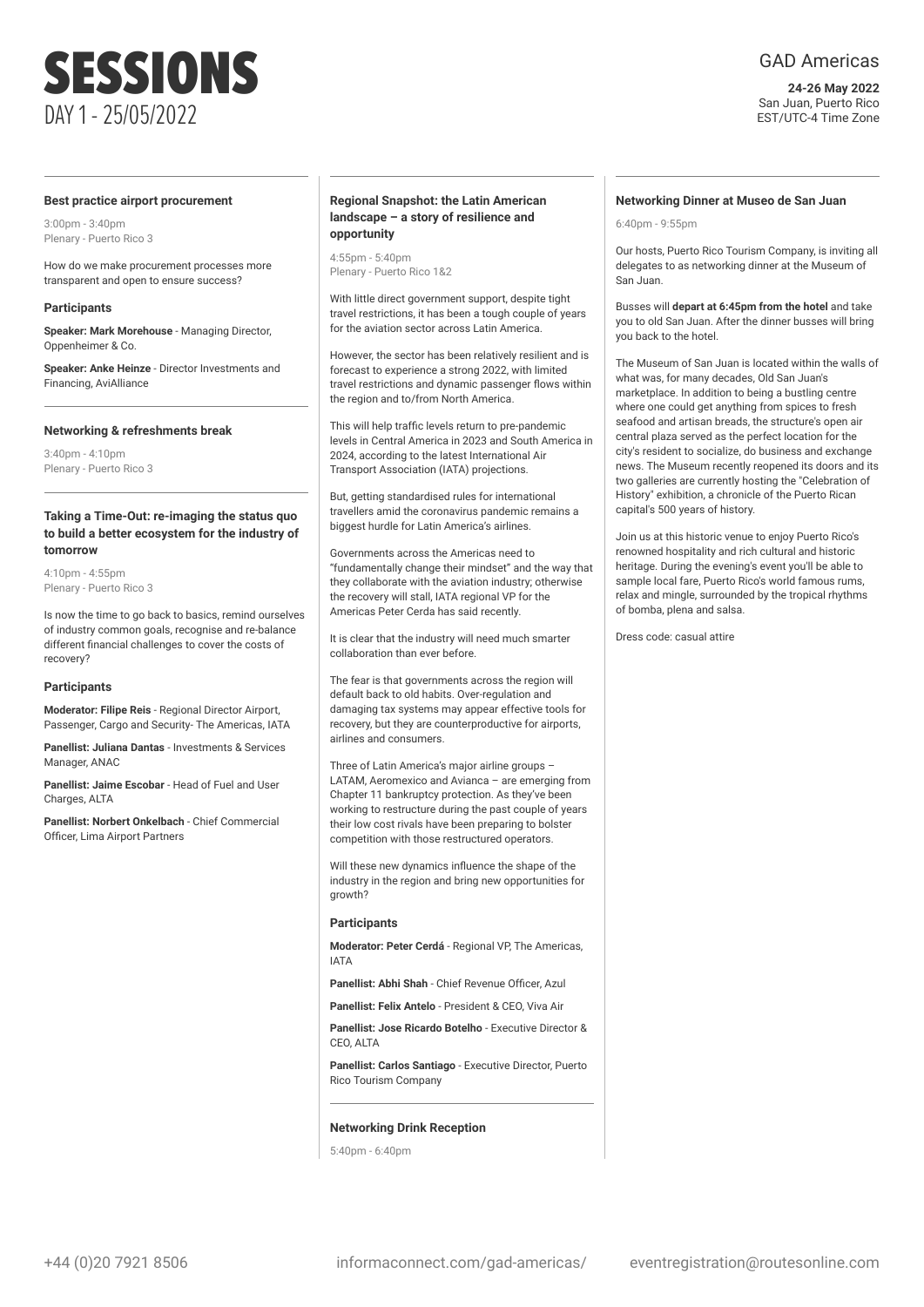# SCHEDULE DAY 1 - 25/05/2022

GAD Americas

| <b>TIME</b>    | <b>PLENARY - PUERTO RICO 1&amp;2</b>                                                                  | <b>PLENARY - PUERTO RICO 3</b>                                                                                                                                           |
|----------------|-------------------------------------------------------------------------------------------------------|--------------------------------------------------------------------------------------------------------------------------------------------------------------------------|
| 8:00AM         | 8:15am - Registration & networking coffee - Puerto Rico Foyer                                         | 8:15am - Registration & networking coffee - Puerto Rico Foyer                                                                                                            |
| <b>9:00AM</b>  |                                                                                                       | 9:00am - Chair's welcome<br>9:05am - Opening Address                                                                                                                     |
|                |                                                                                                       | 9:15am - Luis Muñoz Marín 10 years' on: A case study on the<br>first successful US airport privatization                                                                 |
|                |                                                                                                       | 9:45am - Evaluating airport economic dynamics, public and pri-<br>vate                                                                                                   |
| <b>10:00AM</b> |                                                                                                       | 10:30am - Networking & refreshment break                                                                                                                                 |
| <b>11:00AM</b> |                                                                                                       | 11:00am - Taking the temperature of the US political and eco-<br>nomic landscape: are conditions more favourable for increasing<br>private participation in airports?    |
|                |                                                                                                       | 11:20am - What can we learn from the pandemic experience<br>about success of the partnerships for managing risk, delivering<br>projects, creating value and ROI for all? |
|                |                                                                                                       | 11:50am - Mapping the dynamics of Airport operation and part-<br>nership opportunities in Latin America and the Caribbean                                                |
| <b>12:00PM</b> |                                                                                                       | 12:20pm - The Brazilian approach to developing a national air-<br>port network in partnership with the private sector                                                    |
|                |                                                                                                       | 12:50pm - Networking lunch                                                                                                                                               |
| <b>1:00PM</b>  |                                                                                                       |                                                                                                                                                                          |
| <b>2:00PM</b>  |                                                                                                       | 2:00pm - The Airline market review                                                                                                                                       |
|                |                                                                                                       | 2:30pm - The FAA briefing                                                                                                                                                |
| 3:00PM         |                                                                                                       | 3:00pm - Best practice airport procurement                                                                                                                               |
|                |                                                                                                       | 3:40pm - Networking & refreshments break                                                                                                                                 |
| <b>4:00PM</b>  | 4:55pm - Regional Snapshot: the Latin American landscape $-$ a<br>story of resilience and opportunity | 4:10pm - Taking a Time-Out: re-imaging the status quo to build<br>a better ecosystem for the industry of tomorrow                                                        |
| <b>5:00PM</b>  | 5:40pm - Networking Drink Reception                                                                   | 5:40pm - Networking Drink Reception                                                                                                                                      |
| 6:00PM         | 6:40pm - Networking Dinner at Museo de San Juan                                                       | 6:40pm - Networking Dinner at Museo de San Juan                                                                                                                          |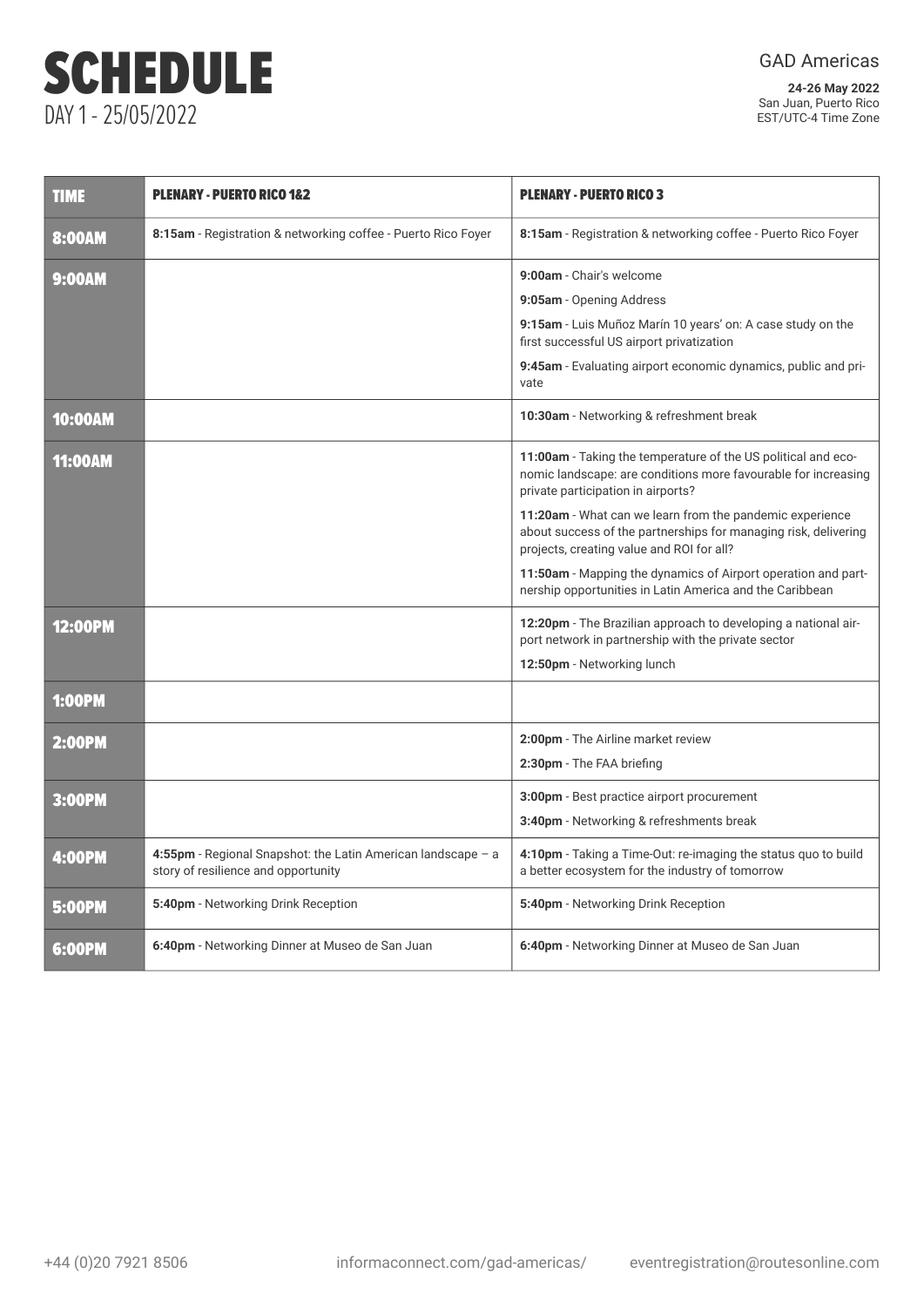

#### **Morning coffee & networking**

8:30am - 9:00am

#### **Chair's Opening**

9:00am - 9:05am Plenary - Puerto Rico 3

#### **Mapping airport models in the USA**

9:05am - 9:35am Plenary - Puerto Rico 3

A deep dive into the many varied models for airport businesses in the US and the players shaping the market

#### **Participants**

**Speaker: David Feldman** - Managing Partner, Exambela Consulting

#### **Spotlight on small and regional airports**

9:35am - 10:20am Plenary - Puerto Rico 3

What options are available for the many airports with low passenger numbers and limited growth opportunities? What can be taken from successful airline partnership, commercial and financial models of larger hubs and delivered on a smaller-scale to make these airports profitable and attract investment?

#### **Participants**

**Panellist: Raul Diaz** - General Manager, Aeropuertos Andinos del Peru

**Panellist: Jorge Roberts** - CEO, Avports

**Moderator: David Feldman** - Managing Partner, Exambela Consulting

#### **Networking & refreshment break**

10:20am - 10:50am Plenary - Puerto Rico 3

#### **Greenfield airport development in a pandemic: Palmerola Airport case study**

10:50am - 11:20am Plenary - Puerto Rico 3

#### **Participants**

**Speaker: Peter Fleming** - Director, Airports Division, **EMCO** 

#### **Developing Advanced Air Mobility (AAM) and eVTOL infrastructure**

11:20am - 11:50am Plenary - Puerto Rico 3

How far has the technology come and infrastructure plans developed? What is the business plan and operators' expectations of network and traffic development?

#### **Participants**

**Speaker: Arturo Garcia-Alonso** - Operations, AVPORTS

#### **Evaluating AAM infrastructure & implications for insurance**

11:50am - 12:20pm Plenary - Puerto Rico 3

We are delighted to debut the AAM Infrastructure Readiness evaluation scoring system and provide insights into how insurance underwriters are viewing insurance for advanced air mobility.

#### **Participants**

**Carole Hedden** - Editor-in-Chief, Advanced Air Mobility Report, Aviation Week Network

#### **Towards the liberalization of air transport in Latin America**

12:20pm - 1:00pm Plenary - Puerto Rico 3

Adapting regulatory approaches to improve and advance frameworks to support the industry's return to growth.

#### **Participants**

**Speaker: Rafael Echevarne** - Director General, ACI-LAC

#### **Lunch for all attendees including dedicated discussion tables**

1:00pm - 2:00pm Networking

An opportunity to get key questions answered by experts in each field. Make new connections and share expertise across a range of business critical issues including:

- 1. Considerations for P3/PPP contracts for volatiliy times
- 2. Recuing carbon and costs in airport operations 3. New approaches to commercial revenues &
- partnerships 4. Canada: airports P3s on the horizon?

#### **Sunset Walk and Taste Tour by Spoon Experience**

4:00pm - 7:00pm

#### **N.B. PRE-REGISTRATION ONLY - PLEASE COMPLETE REGISTRATION FORM ON 'PLAN YOUR VISIT' PAGE**

A guided sunset food, history and culture tour in Old San Juan where you will enjoy eating, drinking, and learning as you walk through their 500-year-old Spanish colonial city. Stroll at a relaxed pace along historic cobblestone streets and discover Puerto Rican Culture through its gastronomy, history, and architecture. This is perfect way to kick off a night on the town!

Visit local, independently owned restaurants and sample both traditional and modern Puerto Rican fare! Taste and sip delicious local flavors while learning about their Taíno, Spanish, and African roots. Along the way, get a glimpse of iconic sites such as the second oldest cathedral in The Americas, a centuriesold convent, the Plaza de Armas, the city's fortified walls, and many other sites of cultural significance!

Date & Time: Thursday 26 May - 4:00pm - 7:00pm Level of difficulty: Low Maximum: 12 Duration: 3 hours Dress code: Wear comfortable shoes and lightweight clothing. Puerto Rico is hot!

(Please notify us of any food allergies or special diet.)

Great for Foodies who want a wide sampling of savory bites. A great way to kick off an evening of exploring Old San Juan nightlife after the tour!

Note: This information and tour description is subject to change. We'll notify participants of any changes in advance.

### GAD Americas